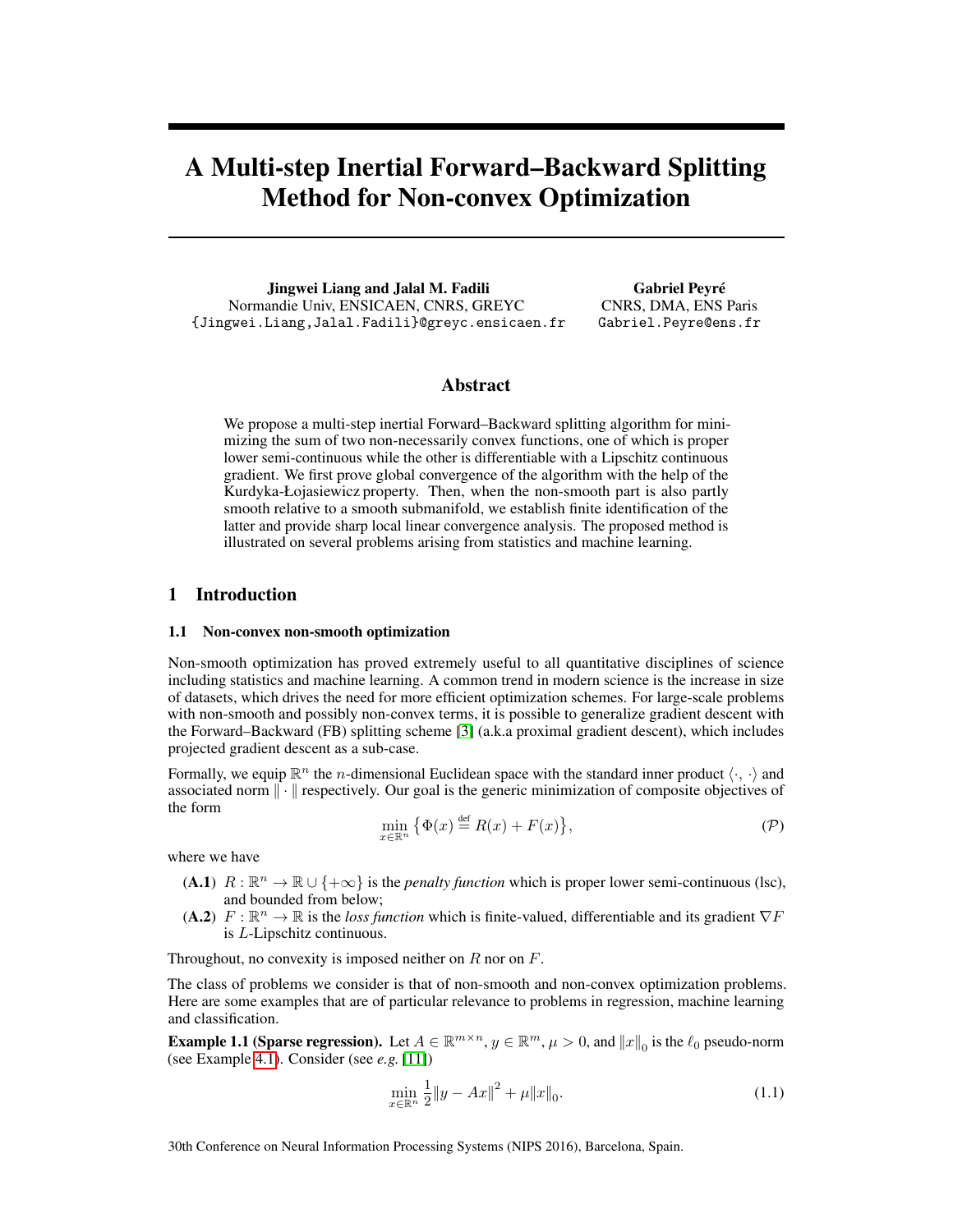Example 1.2 (Principal component pursuit (PCP)). The PCP problem [9] aims at decomposing a given matrix into *sparse* and *low-rank* components

$$
\min_{(x_s, x_l) \in (\mathbb{R}^{n_1 \times n_2})^2} \frac{1}{2} \|y - x_s - x_l\|_{\mathcal{F}}^2 + \mu_1 \|x_s\|_0 + \mu_2 \text{rank}(x_l),\tag{1.2}
$$

where  $\|\cdot\|_{\text{F}}$  is the Frobenius norm and  $\mu_1$  and  $\mu_2 > 0$ .

Example 1.3 (Sparse Support Vector Machines). One would like to find a linear decision function which minimizes the objective

$$
\min_{(b,x)\in\mathbb{R}\times\mathbb{R}^n} \frac{1}{m} \sum_{i=1}^m G(\langle x, z_i \rangle + b, y_i) + \mu \|x\|_0,
$$
\n(1.3)

where for  $i = 1, \dots, m, (z_i, y_i) \in \mathbb{R}^n \times \{\pm 1\}$  is the training set, and G is a smooth loss function with Lipschitz-continuous gradient such as the squared hinge loss  $G(\hat{y}_i, y_i) = \max(0, 1 - \hat{y}_i y_i)^2$  or the logistic loss  $G(\hat{y}_i, y_i) = \log(1 + e^{-\hat{y}_i y_i}).$ 

**(Inertial) Forward–Backward** The Forward–Backward splitting method for solving  $(P)$  reads

$$
x_{k+1} \in \text{prox}_{\gamma_k R}(x_k - \gamma_k \nabla F(x_k)),\tag{1.4}
$$

where  $\gamma_k > 0$  is a descent step-size, and

$$
\text{prox}_{\gamma R}(\cdot) \stackrel{\text{def}}{=} \text{Argmin}_{x \in \mathbb{R}^n} \frac{1}{2} \|x - \cdot\|^2 + \gamma R(x),\tag{1.5}
$$

denotes the proximity operator of R. prox<sub> $\gamma R(x)$ </sub> is non-empty under (A.1) and is set-valued in general. Lower-boundedness of R can be relaxed by requiring e.g. coercivity of the objective in (1.5).

Since the pioneering work of Polyak [24] on the *heavy-ball method* approach to gradient descent, several works have adapted this methodology to various optimization schemes. For instance, the inertial proximal point algorithm [1, 2], or the inertial FB methods [22, 21, 4, 20]. The FISTA scheme [5, 10] also belongs to this class. See [20] for a detailed account.

The non-convex case In the context of non-convex optimization, [3] was the first to establish convergence of the FB iterates when the objective  $\Phi$  satisfies the Kurdyka-Łojasiewicz property<sup>1</sup>. Following their footprints, [8, 23] established convergence of the special inertial schemes in [22] in the non-convex setting.

#### 1.2 Contributions

In this paper, we introduce a novel inertial scheme (Algorithm 1) and study its global and local properties to solve the non-smooth and non-convex optimization problem  $(\mathcal{P})$ . More precisely, our main contributions can be summarized as follows.

A globally convergent general inertial scheme We propose a general multi-step inertial FB (MiFB) algorithm to solve (P). This algorithm is very flexible as it allows higher memory and even *negative* inertial parameters (unlike previous work [20]). Global convergence of any bounded sequence of iterates to a critical point is proved when the objective  $\Phi$  is lower-bounded and satisfies the Kurdyka-Łojasiewicz property.

Local convergence properties under partial smoothness Under the additional assumptions that the smooth part is locally  $C^2$  around a critical point  $x^*$  (where  $x_k \to x^*$ ), and that the non-smooth component R is partly smooth (see Definition 3.1) relative to an active submanifold  $\mathcal{M}_{x^*}$ , we show that  $\mathcal{M}_{x^*}$  can be identified in finite time, *i.e.*  $x_k \in \mathcal{M}_{x^*}$  for all k large enough. Building on this finite identification result, we provide a sharp local linear convergence analysis and we characterize precisely the corresponding convergence rate which, in particular, reveals the role of  $\mathcal{M}_{x^*}$ . Moreover, this local convergence analysis naturally opens the door to higher-order acceleration, since under some circumstances, the original problem  $(\mathcal{P})$  is eventually equivalent to locally minimizing  $\Phi$  on  $\mathcal{M}_{x^*}$ , and partial smoothness implies that  $\Phi$  is actually  $C^2$  on  $\mathcal{M}_{x^*}$ .

<sup>&</sup>lt;sup>1</sup>We are aware of the works existing on convergence of the objective sequence  $\Phi(x_k)$  of FB, including rates, in the non-smooth and non-convex setting. But given that, in general, this does not say anything about convergence of the sequence of iterates  $x_k$ , they are irrelevant to our discussion.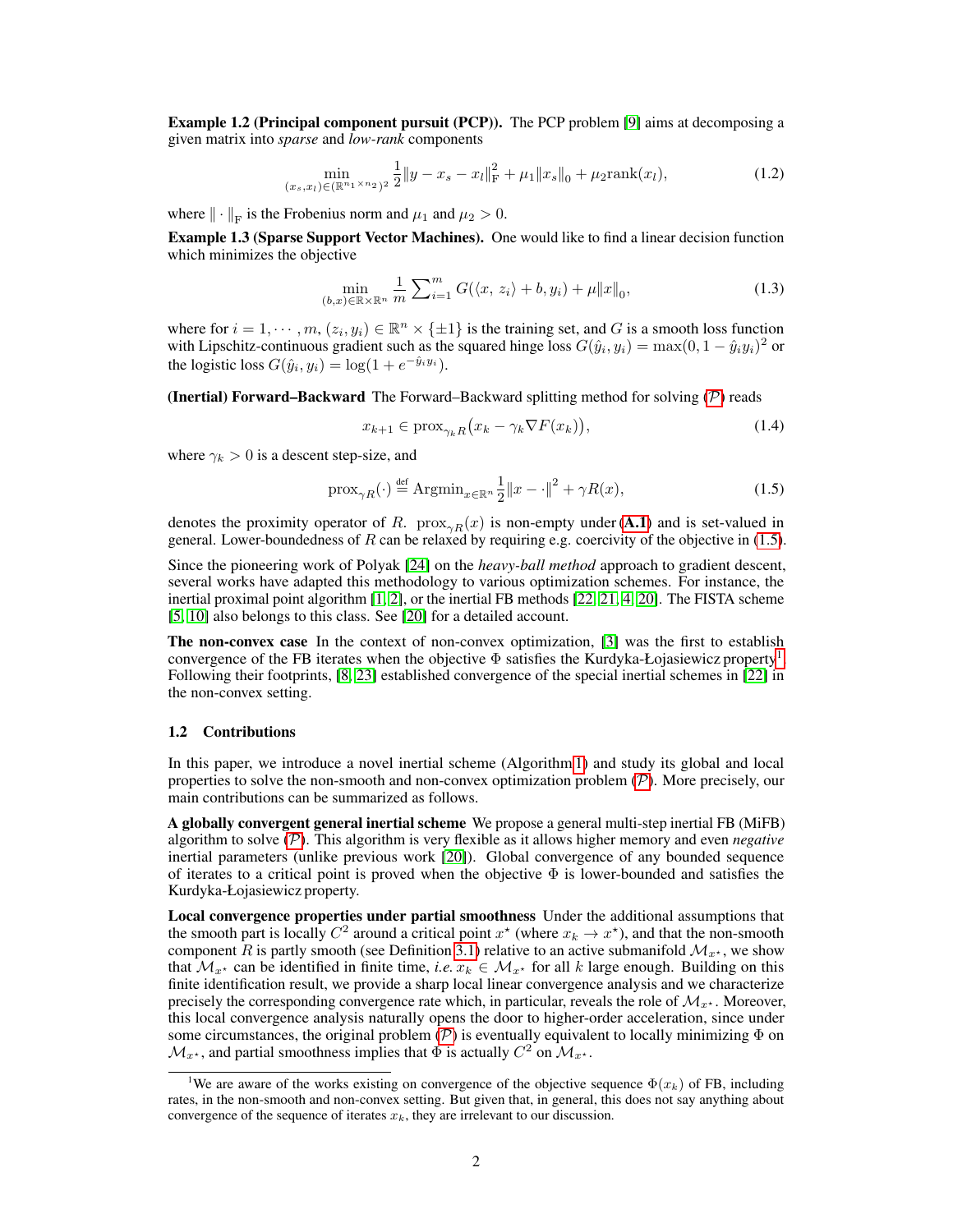Algorithm 1: A Multi-step Inertial Forward–Backward (MiFB)

**Initial:**  $s \ge 1$  is an integer,  $I = \{0, 1, \ldots, s - 1\}$ ,  $x_0 \in \mathbb{R}^n$  and  $x_{-s} = \ldots = x_{-1} = x_0$ . repeat Let  $0 < \gamma \leq \gamma_k \leq \bar{\gamma} < \frac{1}{L}$ ,  $\{a_{0,k}, a_{1,k}, \ldots\} \in ]-1, 2]^s$ ,  $\{b_{0,k}, b_{1,k}, \ldots\} \in ]-1, 2]^s$ :  $y_{a,k} = x_k + \sum_{i \in I} a_{i,k} (x_{k-i} - x_{k-i-1}),$  $y_{b,k} = x_k + \sum_{i \in I} b_{i,k}(x_{k-i} - x_{k-i-1}),$ (1.6)  $x_{k+1} \in \text{prox}_{\gamma_k R}(y_{a,k} - \gamma_k \nabla F(y_{b,k}))$  $(1.7)$  $k = k + 1;$ until *convergence*;

#### 1.3 Notations

Throughout the paper,  $\mathbb N$  is the set of non-negative integers. For a nonempty closed convex set  $\Omega \subset \mathbb{R}^n$ , ri $(\Omega)$  is its relative interior, and  $\mathrm{par}(\Omega) = \mathbb{R}(\Omega - \Omega)$  is the subspace parallel to it.

Let  $R: \mathbb{R}^n \to \mathbb{R} \cup \{+\infty\}$  be a lsc function, its domain is defined as  $\text{dom}(R) \stackrel{\text{def}}{=} \{x \in \mathbb{R}^n : R(x) <$  $+\infty$ }, and it is said to be proper if  $dom(R) \neq \emptyset$ . We need the following notions from variational analysis, see e.g. [25] for details. Given  $x \in \text{dom}(R)$ , the Fréchet subdifferential  $\partial^F R(x)$  of R at x, is the set of vectors  $v \in \mathbb{R}^n$  that satisfies  $\liminf_{z \to x, z \neq x} \frac{1}{||x-z||} (R(z) - R(x) - \langle v, z - x \rangle) \ge 0$ . If  $x \notin \text{dom}(R)$ , then  $\partial^F R(x) = \emptyset$ . The limiting-subdifferential (or simply subdifferential) of R at x, written as  $\partial R(x)$ , is defined as  $\partial R(x) \stackrel{\text{def}}{=} \{v \in \mathbb{R}^n : \exists x_k \to x, R(x_k) \to R(x), v_k \in \partial^F R(x_k) \to \partial^F R(x_k) \}$ v}. Denote  $\text{dom}(\partial R) \stackrel{\text{def}}{=} \{x \in \mathbb{R}^n : \partial R(x) \neq \emptyset\}$ . Both  $\partial^F R(x)$  and  $\partial R(x)$  are closed, with  $\partial^F R(x)$ convex and  $\partial^F R(x) \subset \partial R(x)$  [25, Proposition 8.5]. Since R is lsc, it is (subdifferentially) regular at x if and only if  $\partial^F R(x) = \partial R(x)$  [25, Corollary 8.11].

An lsc function R is r-prox-regular at  $\bar{x} \in \text{dom}(R)$  for  $\bar{v} \in \partial R(\bar{x})$  if  $\exists r > 0$  such that  $R(x') > 0$  $R(x) + \langle v, x' - x \rangle - \frac{1}{2r} ||x - x'||^2 \,\forall x, x'$  near  $\bar{x}, R(x)$  near  $R(\bar{x})$  and  $v \in \partial R(x)$  near  $\bar{v}$ .

A necessary condition for x to be a minimizer of R is  $0 \in \partial R(x)$ . The set of critical points of R is crit $(R) = \{x \in \mathbb{R}^n : 0 \in \partial R(x)\}.$ 

## 2 Global convergence of MiFB

#### 2.1 Kurdyka-Łojasiewicz property

Let  $R: \mathbb{R}^n \to \mathbb{R} \cup \{+\infty\}$  be a proper lsc function. For  $\eta_1, \eta_2$  such that  $-\infty < \eta_1 < \eta_2 < +\infty$ , define the set  $[\eta_1 < R < \eta_2] \stackrel{\text{def}}{=} \{x \in \mathbb{R}^n : \eta_1 < R(x) < \eta_2\}.$ 

**Definition 2.1.** R is said to have the Kurdyka-Łojasiewicz property at  $\bar{x} \in \text{dom}(R)$  if there exists  $\eta \in ]0, +\infty]$ , a neighbourhood U of  $\bar{x}$  and a continuous concave function  $\varphi : [0, \eta] \to \mathbb{R}_+$  such that

- (i)  $\varphi(0) = 0$ ,  $\varphi$  is  $C^1$  on  $\vert 0, \eta \vert$ , and for all  $s \in ]0, \eta \vert, \varphi'(s) > 0;$
- (ii) for all  $x \in U \cap [R(\bar{x}) < R < R(\bar{x}) + \eta]$ , the Kurdyka-Łojasiewicz inequality holds

$$
\varphi'(R(x) - R(\bar{x}))\text{dist}(0, \partial R(x)) \ge 1. \tag{2.1}
$$

Proper lsc functions which satisfy the Kurdyka-Łojasiewicz property at each point of  $dom(\partial R)$  are called KL functions.

Roughly speaking, KL functions become sharp up to reparameterization via  $\varphi$ , called a desingularizing function for R. Typical KL functions are the class of semi-algebraic functions, see [6, 7]. For instance, the  $\ell_0$  pseudo-norm and the rank function (see Example 1.1-1.3 and Section 4.1) are indeed KL.

## 2.2 Global convergence

Let  $\mu, \nu > 0$  be two constants. For  $i \in I$  and  $k \in \mathbb{N}$ , define the following quantities,

$$
\beta_k \stackrel{\text{def}}{=} \frac{1 - \gamma_k L - \mu - \nu \gamma_k}{2\gamma_k}, \ \beta \stackrel{\text{def}}{=} \liminf_{k \in \mathbb{N}} \beta_k \ \text{and} \ \alpha_{i,k} \stackrel{\text{def}}{=} \frac{s a_{i,k}^2}{2\gamma_k \mu} + \frac{s b_{i,k}^2 L^2}{2\nu}, \ \overline{\alpha}_i \stackrel{\text{def}}{=} \limsup_{k \in \mathbb{N}} \alpha_{i,k}. \tag{2.2}
$$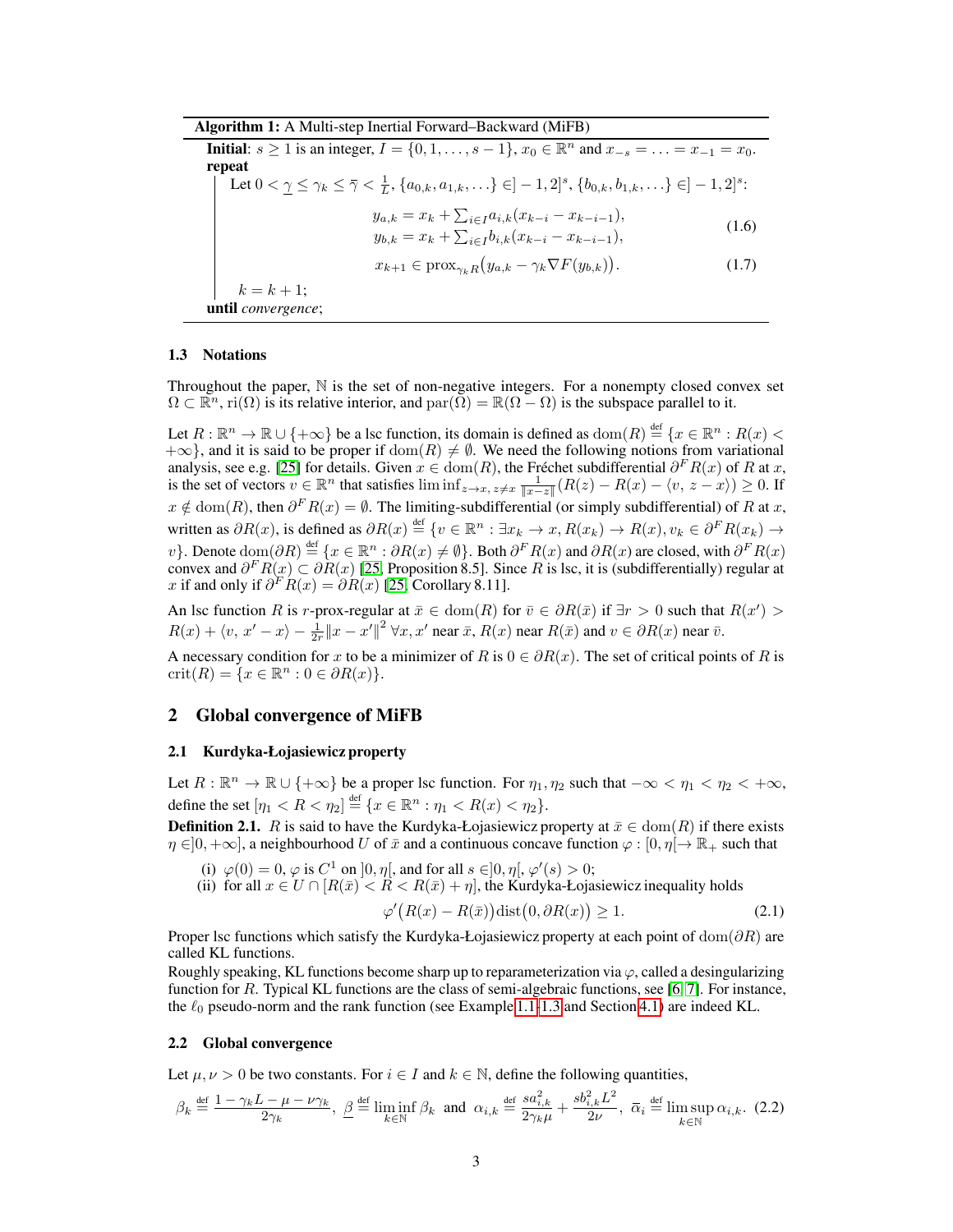Theorem 2.2 (Convergence of MiFB (Algorithm 1)). *For problem* (P)*, suppose that* (A.1)*-*(A.2) *hold, and moreover*  $\Phi$  *is a proper lsc KL function. For Algorithm 1, choose*  $\mu$ ,  $\nu$ ,  $\gamma_k$ ,  $a_{i,k}$ ,  $b_{i,k}$  *such that*

$$
\delta \stackrel{\text{def}}{=} \underline{\beta} - \sum_{i \in I} \overline{\alpha}_i > 0. \tag{2.3}
$$

*Then each bounded sequence*  $\{x_k\}_{k\in\mathbb{N}}$  *generated by MiFB satisfies* 

- (i)  $\{x_k\}_{k\in\mathbb{N}}$  *has finite length, i.e.*  $\sum_{k\in\mathbb{N}} \|x_k x_{k-1}\| < +\infty$ ;
- (ii) *There exists a critical point*  $x^* \in \text{crit}(\Phi)$  *such that*  $\lim_{k \to \infty} x_k = x^*$ .
- (iii) If  $\Phi$  has the KL property at a global minimizer  $x^*$ , then starting sufficiently close from  $x^*$ , *any sequence*  $\{x_k\}_{k\in\mathbb{N}}$  *converges to a global minimum of*  $\Phi$  *and satisfies* (i).

The proof is detailed in the supplementary material.

# Remark 2.3.

- (i) The convergence result holds true for any real Hilbert space. The boundedness of  $\{x_k\}_{k\in\mathbb{N}}$ is automatically ensured under standard assumptions such as coercivity of Φ.
- (ii) It is known from [13] that if the desingularizing function  $\varphi = \frac{C}{\theta} t^{\theta}$ ,  $C > 0$  and  $\theta \in [\frac{1}{2}, 1]$ , then global linear convergence of the objective and the iterates can be derived. However, we will not pursue this further since our main interest is local linear convergence.
- (iii) Unlike existing work, *negative* inertial parameters are allowed by Theorem 2.2.
- (iv) When  $a_{i,k} \equiv 0$  and  $b_{i,k} \equiv 0$ , *i.e.* the case of FB splitting, condition (2.3) holds naturally as long as  $\overline{\gamma} < \frac{1}{L}$  which recovers the case of [3];
- (v) From  $(2.2)$  and  $(2.3)$ , we conclude the following:
	- (a)  $s = 1$ : if  $b_{0,k} \equiv b, a_{0,k} \equiv a$  (*i.e.* constant inertial parameters), then (2.3) implies that *a*, *b* belong to an ellipsoid:  $\frac{a^2}{2\gamma\mu} + \frac{b^2}{2\nu/L^2} < \underline{\beta} = \frac{1 - \overline{\gamma}L - \mu - \nu\overline{\gamma}}{2\overline{\gamma}}$ .
	- (b) When  $s \ge 2$ , for each  $i \in I$ , let  $b_{i,k} = a_{i,k} \equiv a_i$  (*i.e.* constant symmetric inertial parameters), then (2.3) means that the  $a_i$ 's live in a ball:  $\left(\frac{1}{2\gamma\mu} + \frac{1}{2\nu/L^2}\right)\sum_{i \in I} a_i^2 < \underline{\beta}$ .

An empirical approach for inertial parameters Besides Theorem 2.2, we also provide an empirical bound for the choice of the inertial parameters. Consider the setting:  $\gamma_k \equiv \gamma \in ]0, 1/L[$  and  $b_{i,k} =$  $a_{i,k} \equiv a_i \in ]-1,2[, i \in I$ . We have the following empirical bound for the summand  $\sum_{i \in I} a_i$ :

$$
\sum_{i} a_i \in \left] 0, \min \left\{ 1, \frac{1/L - \gamma}{|2\gamma - 1/L|} \right\} \right[.
$$
 (2.4)

To ensure the convergence  $\{x_k\}_{k\in\mathbb{N}}$ , an online updating rule should be applied together with the empirical bound. More precisely, choose  $a_i$  according to (2.4). Then for each  $k \in \mathbb{N}$ , let  $b_{i,k} = a_{i,k}$ and choose  $a_{i,k}$  such that  $\sum_i a_{i,k} = \min\{\sum_i a_i, c_k\}$  where  $c_k > 0$  is such that  $\{c_k\sum_{i\in I} ||x_{k-i}$  $x_{k-i-1}$ ||} $_{k\in\mathbb{N}}$  is summable. For instance,  $c_k = \frac{c}{k^{1+q}\sum_{i\in I}||x_{k-i}-x_{k-i-1}||}$ ,  $c > 0, q > 0$ .

Note that the allowed choices of the summand  $\sum_i a_i$  by (2.4) is larger than those of Theorem 2.2. For instance, (2.4) allows  $\sum_i a_i = 1$  for  $\gamma \in ]0, \frac{2}{3L}]$ . While for Theorem 2.2,  $\sum_i a_i = 1$  can be reached only when  $\gamma \to 0$ .

## 3 Local convergence properties of MiFB

## 3.1 Partial smoothness

Let  $\mathcal{M} \subset \mathbb{R}^n$  be a  $C^2$ -smooth submanifold, let  $\mathcal{T}_{\mathcal{M}}(x)$  the tangent space of  $\mathcal M$  at any point  $x \in \mathcal{M}$ . **Definition 3.1.** The function  $R : \mathbb{R}^n \to \mathbb{R} \cup \{+\infty\}$  is  $C^2$ -partly smooth at  $\bar{x} \in \mathcal{M}$  relative to M *for*  $\bar{v} \in \partial R(\bar{x}) \neq \emptyset$  if M is a  $C^2$ -submanifold around  $\bar{x}$ , and

- (i) (Smoothness): R restricted to M is  $C^2$  around  $\bar{x}$ ;
- (ii) (Regularity): R is regular at all  $x \in \mathcal{M}$  near  $\bar{x}$  and R is r-prox-regular at  $\bar{x}$  for  $\bar{v}$ ;
- (iii) (Sharpness):  $\mathcal{T}_{\mathcal{M}}(\bar{x}) = \text{par}(\partial R(x))^{\perp};$
- (iv) (Continuity): The set-valued mapping  $\partial R$  is continuous at  $\bar{x}$  relative to  $\mathcal{M}$ .

We denote the class of partly smooth functions at x relative to M for v as  $PSF_{x,y}(\mathcal{M})$ . Partial smoothness was first introduced in [15] and its directional version stated here is due to [18, 12]. Prox-regularity is sufficient to ensure that the partly smooth submanifolds are locally unique [18, Corollary 4.12], [12, Lemma 2.3 and Proposition 10.12].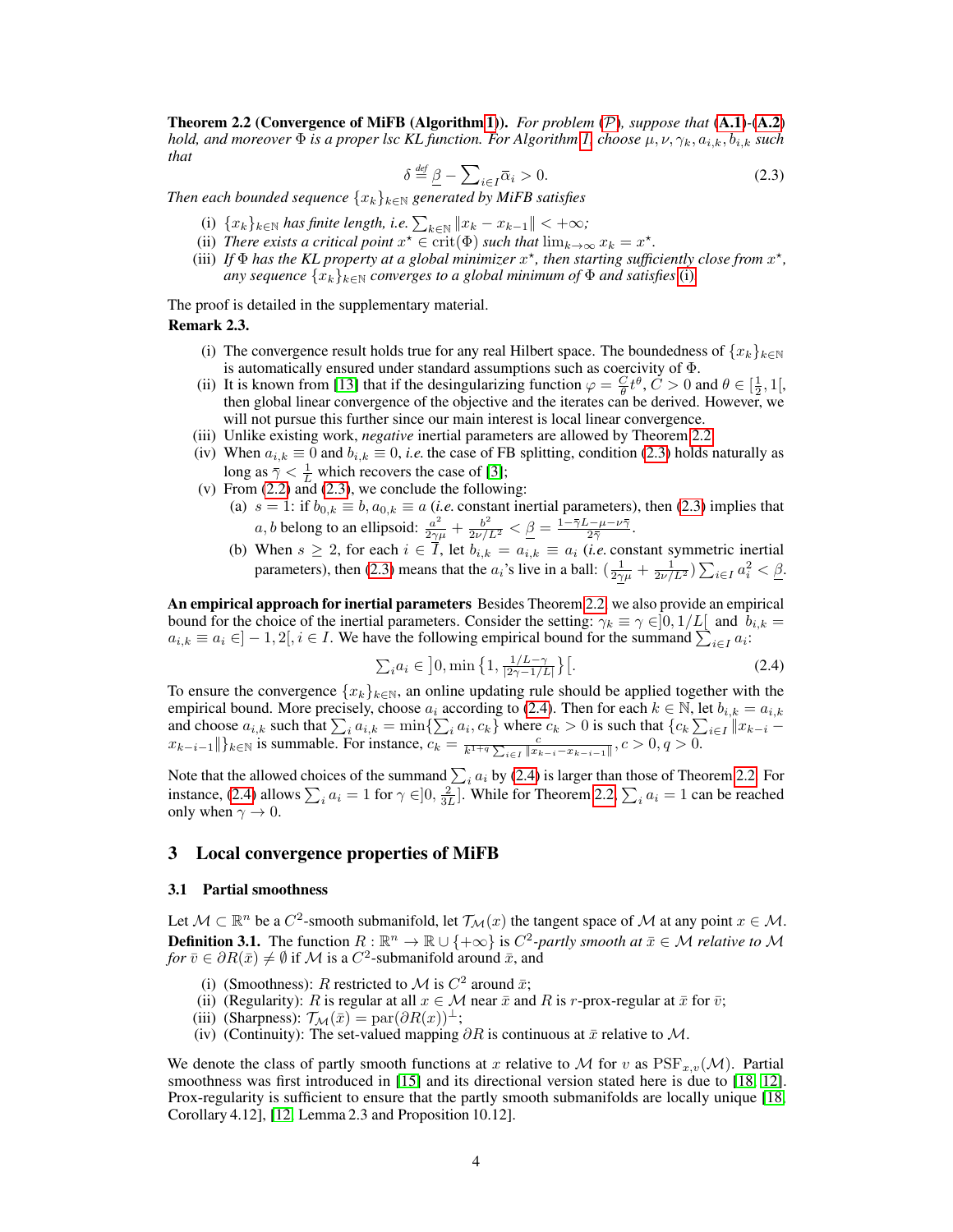#### 3.2 Finite activity identification

One of the key consequences of partial smoothness is finite identification of the partial smoothness submanifold associated to R for problem  $(P)$ . This is formalized in the following statement.

Theorem 3.2 (Finite activity identification). *Suppose that Algorithm 1 is run under the conditions* of Theorem 2.2, such that the generated sequence  $\{x_k\}_{k\in\mathbb{N}}$  converges to a critical point  $x^\star\in\mathrm{crit}(\Phi)$ . *Assume that*  $R \in \text{PSF}_{x^*,-\nabla F(x^*)}(\mathcal{M}_{x^*})$  *and the non-degeneracy condition* 

$$
-\nabla F(x^*) \in \text{ri}(\partial R(x^*)),\tag{ND}
$$

*holds. Then,*  $x_k \in \mathcal{M}_{x^*}$  *for all k large enough.* 

See the supplementary material for the proof. This result generalizes that of [20] to the non-convex case and multiple inertial steps.

# 3.3 Local linear convergence

Given  $\gamma \in ]0, \frac{1}{L}[\]$  and a critical point  $x^* \in \text{crit}(\Phi)$ , let  $\mathcal{M}_{x^*}$  be a  $C^2$ -smooth submanifold and L  $R \in \text{PSF}_{x^*, -\nabla F(x^*)}(\mathcal{M}_{x^*})$ . Denote  $T_{x^*} \stackrel{\text{def}}{=} \mathcal{T}_{\mathcal{M}_{x^*}}(x^*)$  and the following matrices which are all symmetric,

$$
H \stackrel{\text{def}}{=} \gamma \mathcal{P}_{T_{x^*}} \nabla^2 F(x^*) \mathcal{P}_{T_{x^*}}, \quad G \stackrel{\text{def}}{=} \text{Id} - H, \quad Q \stackrel{\text{def}}{=} \gamma \nabla^2_{\mathcal{M}_{x^*}} \Phi(x^*) \mathcal{P}_{T_{x^*}} - H,\tag{3.1}
$$

where  $\nabla^2_{\mathcal{M}_{x^*}} \Phi$  is the Riemannian Hessian of  $\Phi$  along the submanifold  $\mathcal{M}_{x^*}$  (readers may refer to the supplementary material from more details on differential calculus on Riemannian manifolds).

To state our local linear convergence result, the following assumptions will play a key role.

**Restricted injectivity** Besides the local  $C^2$ -smoothness assumption on F, following the idea of [19, 20], we assume the restricted injectivity condition,

$$
\ker(\nabla^2 F(x^\star)) \cap T_{x^\star} = \{0\}.
$$
 (RI)

**Positive semi-definiteness of** Q Assume that Q is *positive semi-definite*, *i.e.*  $\forall h \in T_{x^*}$ ,

$$
\langle h, Qh \rangle \ge 0. \tag{3.2}
$$

Under (3.2), Id + Q is symmetric positive definite, hence invertible, we denote  $P \stackrel{\text{def}}{=} (\text{Id} + Q)^{-1}$ .

Convergent parameters The parameters of MiFB (Algorithm 1), are convergent, *i.e.*

$$
a_{i,k} \to a_i, \ b_{i,k} \to b_i, \ \forall i \in I \ \text{and} \ \gamma_k \to \gamma \in [\gamma, \min\{\overline{\gamma}, \overline{r}\}],
$$
\n
$$
(3.3)
$$

where  $\bar{r} < r$ , and r is the prox-regularity modulus of R (see Definition 3.1).

# Remark 3.3.

- (i) Condition (3.2) can be met by various non-convex functions, such as polyhedral functions, including the  $\ell_0$  pseudo-norm. For the rank function, it is also observed that this condition holds in our numerical experiments of Section 4.
- (ii) Condition (3.3) asserts that both the inertial parameters  $(a_{i,k}, b_{i,k})$  and the step-size  $\gamma_k$ should converge to some limit points, and this condition cannot be relaxed in general.
- (iii) It can be shown that conditions (3.2) and (RI) together imply that  $x^*$  is a local minimizer of  $\Phi$  in (P), and  $\Phi$  grows at least quadratically near  $x^*$ . The arguments to prove this are essentially adapted from those used to show [20, Proposition 4.1(ii)].

We need the following notations:

$$
M_0 \stackrel{\text{def}}{=} (a_0 - b_0)P + (1 + b_0)PG, \ M_s \stackrel{\text{def}}{=} -(a_{s-1} - b_{s-1})P - b_{s-1}PG, M_i \stackrel{\text{def}}{=} -((a_{i-1} - a_i) - (b_{i-1} - b_i)P - (b_{i-1} - b_i)PG, \ i = 1, ..., s - 1, M \stackrel{\text{def}}{=} \begin{bmatrix} M_0 & \cdots & M_{s-1} & M_s \\ \text{Id} & \cdots & 0 & 0 \\ \vdots & \ddots & \vdots & \vdots \\ 0 & \cdots & \text{Id} & 0 \end{bmatrix}, \ d_k \stackrel{\text{def}}{=} \begin{pmatrix} x_k - x^* \\ \vdots \\ x_{k-s} - x^* \end{pmatrix}.
$$
 (3.4)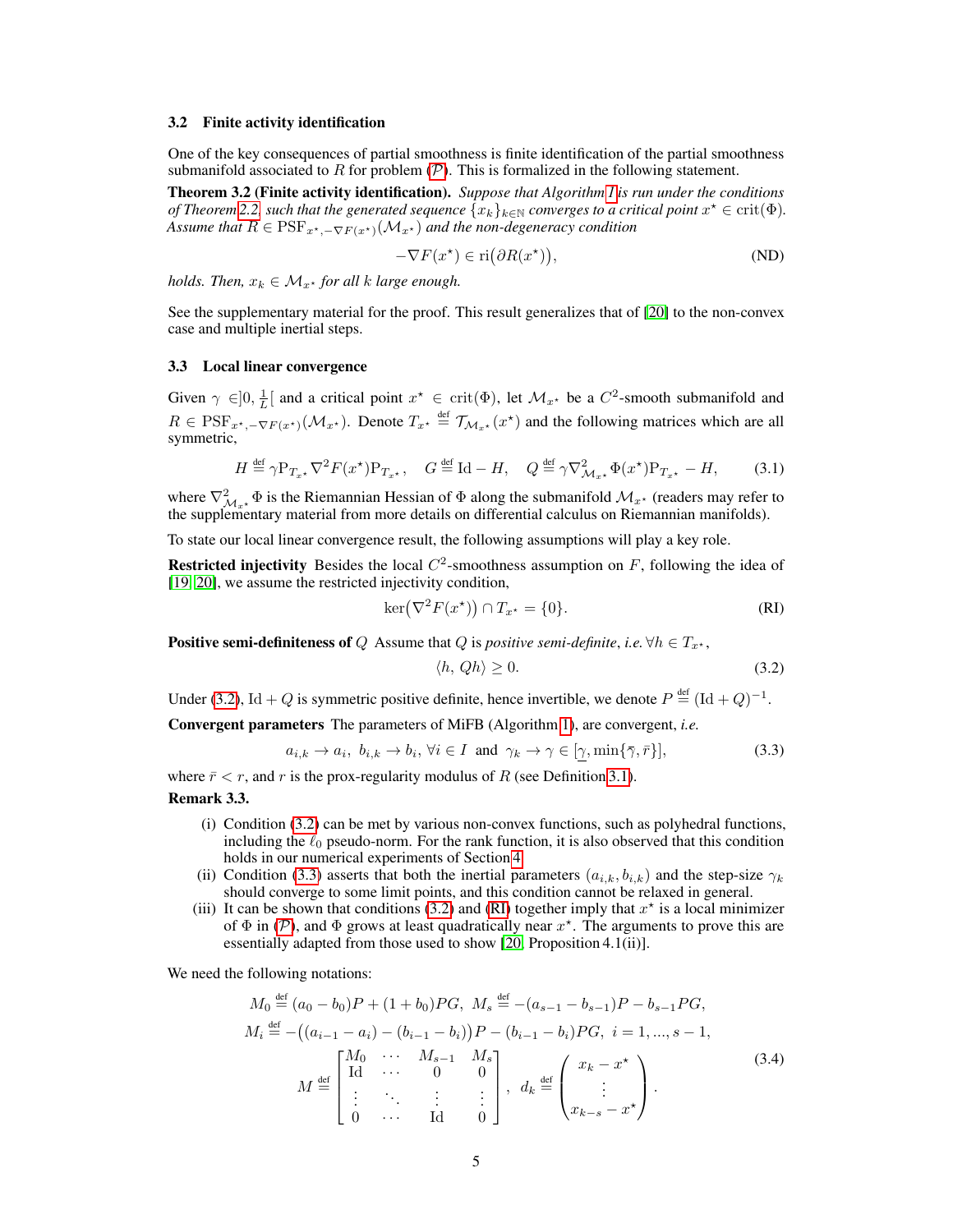Theorem 3.4 (Local linear convergence). *Suppose that Algorithm 1is run under the setting of Theorem 3.2. Moreover, assume that* (RI)*,* (3.2) *and* (3.3) *hold. Then for all* k *large enough,*

$$
d_{k+1} = Md_k + o(\|d_k\|). \tag{3.5}
$$

*If*  $\rho(M) < 1$ *, then given any*  $\rho \in ]\rho(M), 1]$ *, there exists*  $K \in \mathbb{N}$  *such that*  $\forall k \geq K$ *,* 

$$
||x_k - x^*|| = O(\rho^{k-K}).
$$
\n(3.6)

*In particular, if*  $s = 1$ *, then*  $\rho(M) < 1$  *if*  $R$  *is locally polyhedral around*  $x^*$  *or if*  $a_0 = b_0$ *.* 

See the supplementary material for the proof.

## Remark 3.5.

- (i) When  $s = 1$ ,  $\rho(M)$  can be given explicitly in terms of the parameters of the algorithm (*i.e.*  $a_0$ ,  $b_0$  and  $\gamma$ ), see [20, Section 4.2] for details. However, the spectral analysis of M becomes much more complicated to get for  $s \geq 2$ , where the analysis of at least cubic equations are involved. Therefore, for the sake of brevity, we shall skip the detailed discussion here.
- (ii) When  $s = 1$ , it was shown in [20] that the optimal convergence rate that can be obtained by 1-step inertial scheme with fixed  $\gamma$  is  $\rho_{s=1}^* = 1 - \sqrt{1 - \tau \gamma}$ , where from condition (RI), continuity of  $\nabla^2 F$  at  $x^*$  implies that there exists  $\tau > 0$  and a neighbourhood of  $x^*$  such that  $\langle h, \nabla^2 F(x^*)h \rangle \ge \tau \|h\|^2$ , for all  $h \in T_{x^*}$ . As we will see in the numerical experiments of Section 4, such a rate can be improved by our multi-step inertial scheme. Taking  $s = 2$  for example, we will show that for a certain class of functions, the optimal local linear rate is close to or even is  $\rho_{s=2}^* = 1 - \sqrt[3]{1 - \tau \gamma}$ , which is obviously faster than  $\rho_{s=1}^*$ .
- (iii) Though it can be satisfied for many problems in practice, the restricted injectivity (RI) can be removed for some penalties R, for instance, when R is locally polyhedral near  $x^*$ .

# 4 Numerical experiments

In this section, we illustrate our results with some numerical experiments carried out on the problems in Example 1.1, 1.2 and 1.3.

#### 4.1 Examples of KL and partly smooth functions

All the objectives  $\Phi$  in the above mentioned examples are continuous KL functions. Indeed, in Example 1.1 and 1.2,  $\Phi$  is the sum of semi-algebraic functions which is also semi-algebraic. In Example 1.3,  $\Phi$  is also algebraic when G is the squared hinge loss, and definable in an o-minimal structure for the logistic loss (see *e.g.* [26] for material on o-minimal structures).

Moreover,  $R$  is partly smooth in all these examples as we show now.

**Example 4.1** ( $\ell_0$  pseudo-norm). The  $\ell_0$  pseudo-norm is locally constant. Moreover, it is regular on  $\mathbb{R}^n$  ([14, Remark 2]) and its subdifferential is given by (see [14, Theorem 1])

$$
\partial \|x\|_0 = \text{span}((e_i)_{i \in \text{supp}(x)^c}),
$$

where  $(e_i)_{i=1,\dots,n}$  is the standard basis, and  $\text{supp}(x) = \{i : x_i \neq 0\}$ . The proximity operator of  $\ell_0$ -norm is given by hard-thresholding,

$$
\text{prox}_{\gamma \|x\|_0}(z) = \begin{cases} z & \text{if } |z| > \sqrt{2\gamma}, \\ \text{sign}(z)[0, z] & \text{if } |z| = \sqrt{2\gamma}, \\ 0 & \text{if } |z| < \sqrt{2\gamma}. \end{cases}
$$

It can then be easily verified that the  $\ell_0$  pseudo-norm is partly smooth at any x relative to the subspace

 $\mathcal{M}_x = T_x = \{ z \in \mathbb{R}^n : \text{ supp}(z) \subset \text{supp}(x) \}.$ 

It is also prox-regular at x for any bounded  $v \in \partial ||x||_0$ . Note also condition (ND) is automatically verified and that the Riemannian gradient and Hessian along  $T_x$  of  $\|\cdot\|_0$  vanish.

**Example 4.2 (Rank).** The rank function is the spectral extension of  $\ell_0$  pseudo-norm to matrixvalued data  $x \in \mathbb{R}^{n_1 \times n_2}$  [17]. Consider a singular value decomposition (SVD) of x, *i.e.*  $x =$  $U \text{diag}(\sigma(x)) V^*$ , where  $U = \{u_1, \ldots, u_n\}$ ,  $V = \{v_1, \ldots, v_n\}$  are orthonormal matrices, and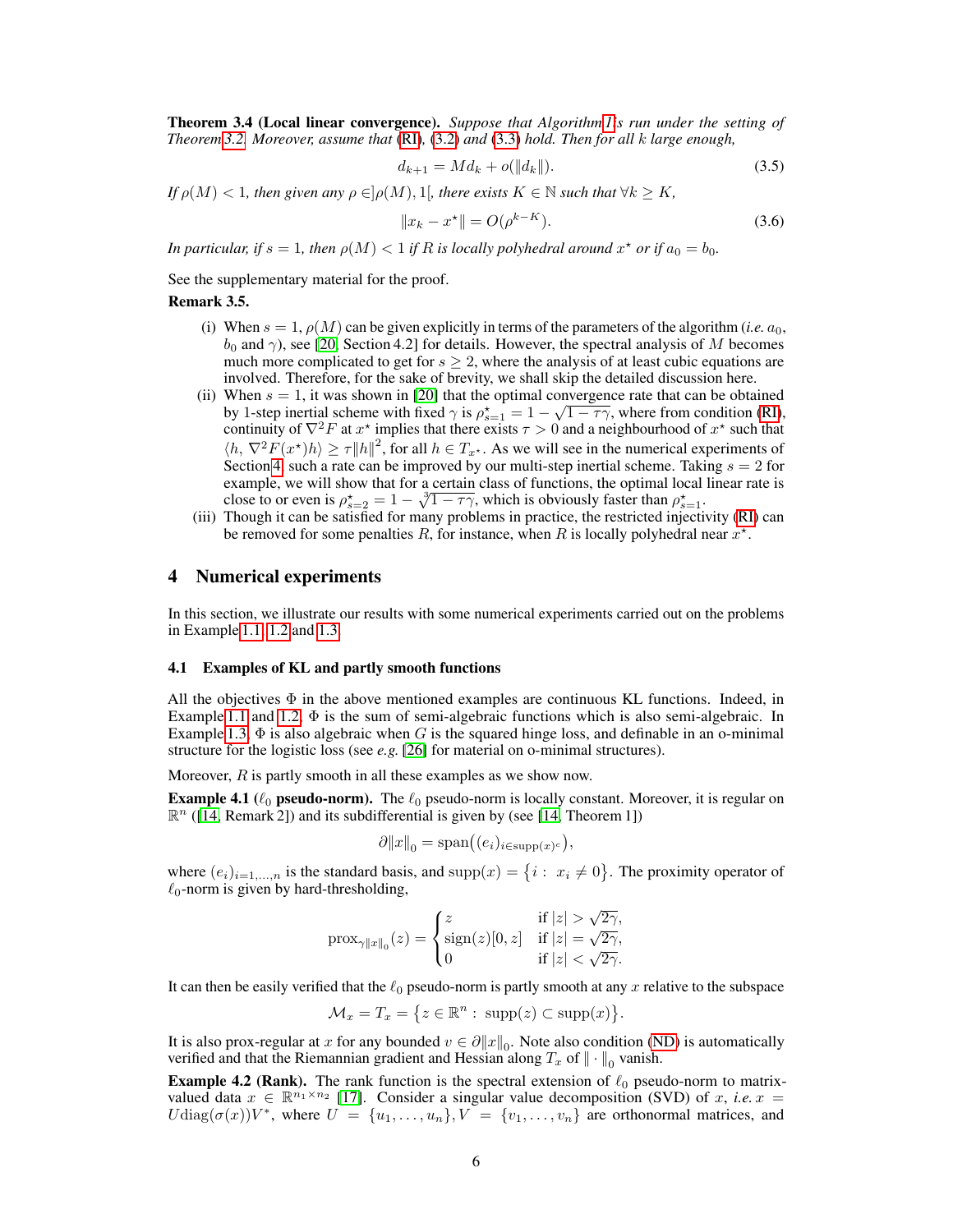$\sigma(x) = (\sigma_i(x))_{i=1,\dots,n}$  is the vector of singular values. By definition,  $\text{rank}(x) \stackrel{\text{def}}{=} ||\sigma(x)||_0$ . Thus the rank function is partly smooth relative at  $x$  to the set of fixed rank matrices

$$
\mathcal{M}_x = \{ z \in \mathbb{R}^{n_1 \times n_2} : \text{ rank}(z) = \text{rank}(x) \},
$$

which is a  $C^2$ -smooth submanifold [16]. The tangent space of  $\mathcal{M}_x$  at x is

$$
\mathcal{T}_{\mathcal{M}_x}(x) = T_x = \left\{ z \in \mathbb{R}^{n_1 \times n_2} : \ u_i^* z v_j = 0, \text{for all } r < i \le n_1, \ r < j \le n_2 \right\},
$$

The rank function is also regular its subdifferential reads

$$
\partial \text{rank}(x) = U \partial \big( \|\sigma(x)\|_0 \big) V^* = U \text{span}\big( (e_i)_{i \in \text{supp}(\sigma(x))^c} \big) V^*,
$$

which is a vector space (see [14, Theorem 4 and Proposition 1]). The proximity operator of rank function amounts to applying hard-thresholding to the singular values. Observe that by definition of  $\mathcal{M}_x$ , the Riemannian gradient and Hessian of the rank function along  $\mathcal{M}_x$  also vanish.

For Example 1.2, it is worth noting from the above examples and separability of the regularizer that the latter is also partly smooth relative to the cartesian product of the partial smoothness submanifolds of  $\ell_0$  and the rank function.

## 4.2 Experimental results

For the problem in Example 1.1, we generated  $y = Ax_{ob} + \omega$  with  $m = 48$ ,  $n = 128$ , the entries of A are i.i.d. zero-mean and unit variance Gaussian,  $x_{ob}$  is 8-sparse, and  $\omega \in \mathbb{R}^m$  is an additive noise with small variance.

For the problem in Example 1.2, we generated  $y = x_s + x_l + \omega$ , with  $n_1 = n_2 = 50$ ,  $x_s$  is 250-sparse, and the rank of  $x_l$  is 5, and  $\omega$  is an additive noise with small variance.

For Example 1.3, we generated  $m = 64$  training samples with  $n = 96$ -dimensional feature space.

For all presented numerical results, 3 different settings were tested:

- the FB method, with  $\gamma_k \equiv 0.3/L$ , noted as "FB";
- MiFB with  $s = 1$ ,  $b_k = a_k \equiv a$  and  $\gamma_k \equiv 0.3/L$ , noted as "1-iFB";
- MiFB with  $s = 2$ ,  $b_{i,k} = a_{i,k} \equiv a_i$ ,  $i = 0, 1$  and  $\gamma_k \equiv 0.3/L$ , noted as "2-iFB".

**Tightness of theoretical prediction** The convergence profiles of  $||x_k - x^*||$  are shown in Figure 1. As it can be seen from all the plots, finite identification and local linear convergence indeed occur. The positions of the *green dots* indicate the iteration from which  $x_k$  numerically identifies the submanifold  $\mathcal{M}_{x^*}$ . The solid lines ("P") represents practical observations, while the dashed lines ("T") denotes theoretical predictions.

As the Riemannian Hessians of  $\ell_0$  and the rank both vanish in all examples, our predicted rates coincide exactly with the observed ones (same slopes for the dashed and solid lines).



Figure 1: Finite identification and local linear convergence of MiFB under different inertial settings in terms of  $||x_k - x^*||$ . "P" stands for practical observation and "T" indicates the theoretical estimate. We fix  $\gamma_k \equiv 0.3/L$  for all tests. For the 2 inertial schemes, inertial parameters are first chosen such that (2.3) holds. The position of the green dot in each plot indicates the iteration beyond which identification of  $\mathcal{M}_{x^*}$  occurs.

Comparison of the methods Under the tested settings, we draw the following remarks on the comparison of the inertial schemes: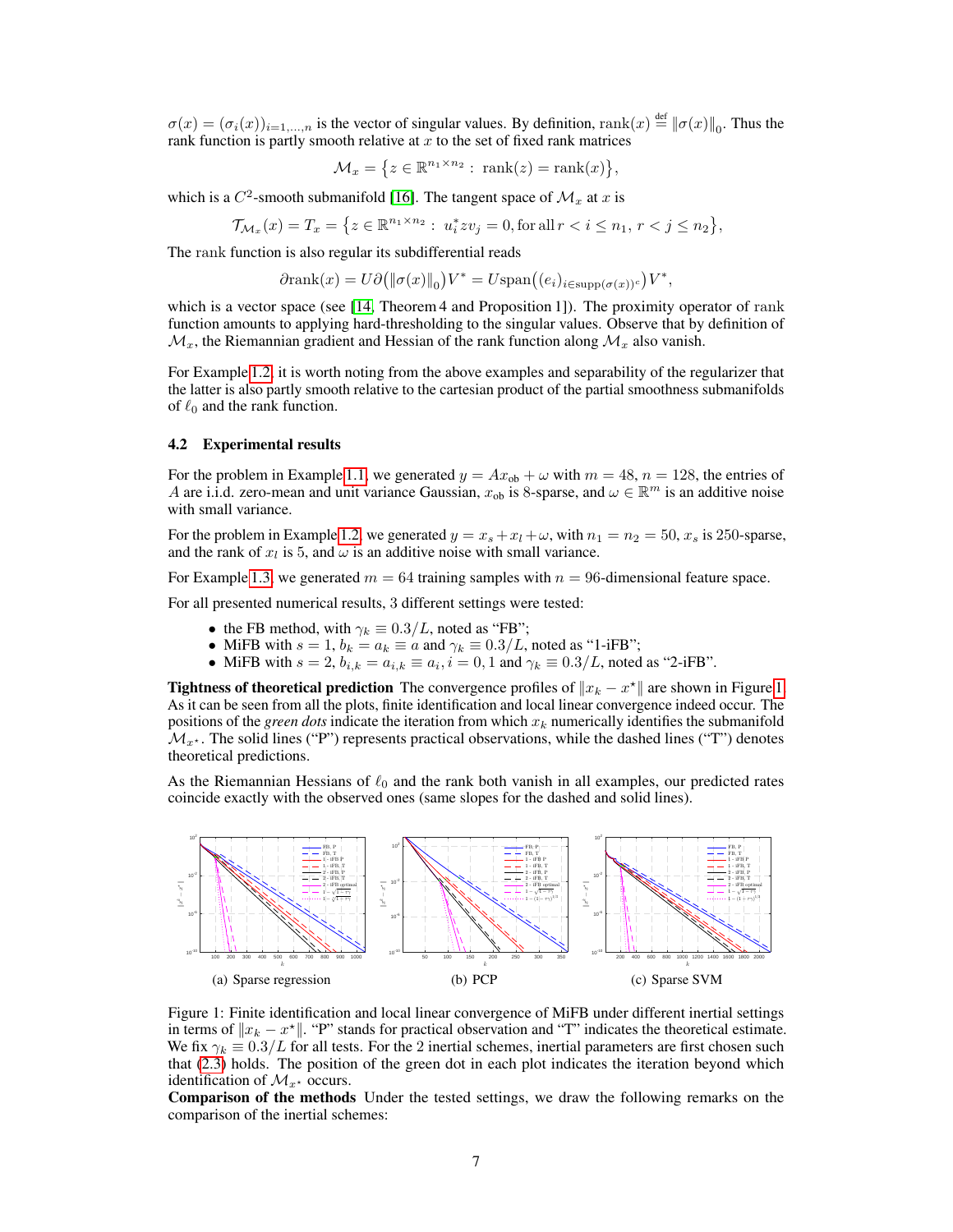- The MiFB scheme is much faster than FB both globally and locally. Finite activity identification also occurs earlier for MiFB than for FB;
- Comparing the two MIFB inertial schemes, "2-iFB" outperforms "1-iFB", showing the advantages of a 2-step inertial scheme over the 1-step one.

Optimal first-order method To highlight the potential of multiple steps in MiFB, for the "2-iFB" scheme, we also added an example where we locally optimized the rate for the inertial parmeters. See the *magenta* lines all the examples, where the solid line corresponds to the observed profile for the optimal inertial parameters, the *dashed* line stands for the rate  $1 - \sqrt{1 - \tau \gamma}$ , and the *dotted* line is that of  $1 - \sqrt[3]{1 - \tau \gamma}$ , which shows indeed that a faster linear rate can be obtained owing to multiple inertial parameters.

We refer to [20, Section 4.5] for the optimal choice of inertial parameters for the case  $s = 1$ .

The empirical bound  $(2.4)$  and inertial steps s We now present a short comparison of the empirical bound (2.4) of inertial parameters and different choices of s under bigger choice of  $\gamma = 0.8/L$ . MiFB with 3 inertial steps, *i.e.*  $s = 3$ , is added which is noted as "3-iFB", see the *magenta* line in Figure 2.

Similar to the above experiments, we choose  $b_{i,k} = a_{i,k} \equiv a_i, i \in I$ , and "Thm 2.2" means that  $a_i$ 's are chosen according to Theorem 2.2, while "Bnd  $(2.4)$ " means that  $a_i$ 's are chosen based on the empirical bound (2.4). We can infer from Figure 2 the following. Compared to the results in Figure 1, a bigger choice of  $\gamma$  leads to faster convergence. Yet still, under the same choice of  $\gamma$ , MiFB is faster than FB both locally and globally; For either "Thm 2.2" or "Bnd (2.4)", the performance of the three MiFB schemes are close, this is mainly due to the fact that values of the sum  $\sum_{i \in I} a_i$  for each scheme are close. Then between "Thm 2.2" and "Bnd  $(2.4)$ ", "Bnd  $(2.4)$ " shows faster convergence result, since the allowed value of  $\sum_{i \in I} a_i$  of (2.4) is bigger than that of Theorem 2.2. It should be noted that, when  $\gamma \in ]0, \frac{2}{3L}]$ , the largest value of  $\sum_{i \in I} a_i$  allowed by (2.4) is 1. If we choose  $\sum_{i \in I} a_i$  equal or very close to 1, then it can be observed in practice that MiFB locally oscillates, which is a well-known property of the FISTA scheme [5, 10]. We refer to [20, Section 4.4] for discussions of the properties of such oscillation behaviour.



Figure 2: Comparison of MiFB under different inertial settings. We fix  $\gamma_k \equiv 0.8/L$  for all tests. For the three inertial schemes, the inertial parameters were chosen such that (2.3) holds.

#### Acknowledgments

This work was partly supported by the European Research Council (ERC project SIGMA-Vision).

### References

- [1] F. Alvarez. On the minimizing property of a second order dissipative system in Hilbert spaces. *SIAM Journal on Control and Optimization*, 38(4):1102–1119, 2000.
- [2] F. Alvarez and H. Attouch. An inertial proximal method for maximal monotone operators via discretization of a nonlinear oscillator with damping. *Set-Valued Analysis*, 9(1-2):3–11, 2001.
- [3] H. Attouch, J. Bolte, and B. F. Svaiter. Convergence of descent methods for semi-algebraic and tame problems: proximal algorithms, Forward–Backward splitting, and regularized Gauss–Seidel methods. *Mathematical Programming*, 137(1-2):91–129, 2013.
- [4] H. Attouch, J. Peypouquet, and P. Redont. A dynamical approach to an inertial Forward–Backward algorithm for convex minimization. *SIAM J. Optim.*, 24(1):232–256, 2014.